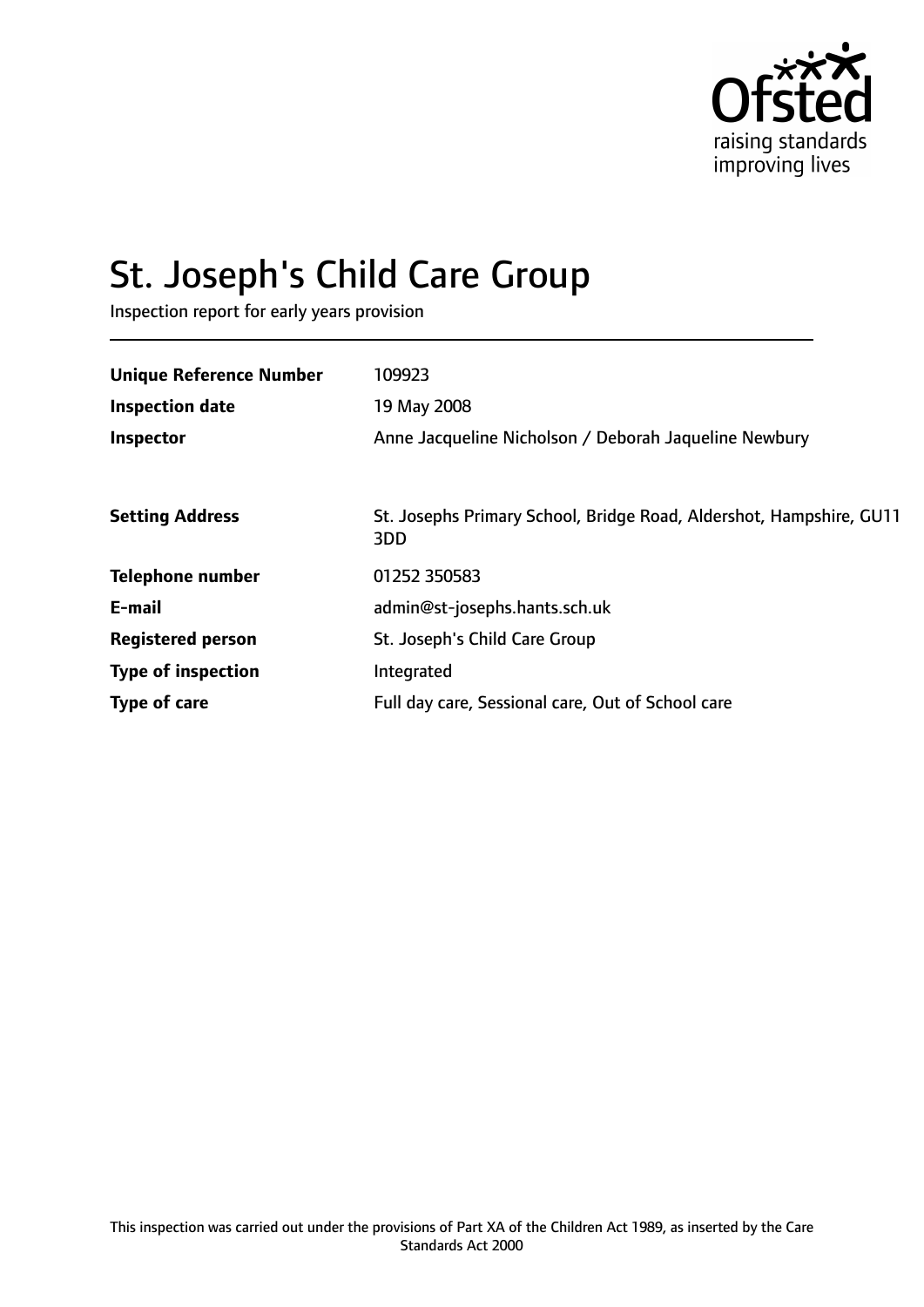### **ABOUT THIS INSPECTION**

The purpose of this inspection is to assure government, parents and the public of the quality of childcare and, if applicable, of nursery education. The inspection was carried out under Part XA Children Act 1989 asintroduced by the Care Standards Act 2000 and, where nursery education is provided, under Schedule 26 of the School Standards and Framework Act 1998.

This report details the main strengths and any areas for improvement identified during the inspection. The judgements included in the report are made in relation to the outcomes for children set out in the Children Act 2004; the National Standards for under 8s day care and childminding; and, where nursery education is provided, the *Curriculum guidance for the foundation stage.*

The report includes information on any complaints about the childcare provision which Ofsted has received since the last inspection or registration or 1 April 2004 whichever is the later.

### **The key inspection judgements and what they mean**

*Outstanding: this aspect of the provision is of exceptionally high quality Good: this aspect of the provision is strong Satisfactory: this aspect of the provision is sound Inadequate: this aspect of the provision is not good enough*

For more information about early years inspections, please see the booklet *Are you ready for your inspection?* which is available from Ofsted's website: *www.ofsted.gov.uk.*

# **THE QUALITY AND STANDARDS OF THE CARE AND NURSERY EDUCATION**

On the basis of the evidence collected on this inspection:

The quality and standards of the care are good. The registered person meets the National Standards for under 8s day care and childminding.

The quality and standards of the nursery education are good.

### **WHAT SORT OF SETTING IS IT?**

St. Joseph's Child Care Group was registered in 1987 and is managed by the Board of Governors of St Joseph's Catholic Primary School. The registration has four provisions which are situated in the grounds of the school in Aldershot. They include a pre-school (operating two sessions daily 08:45-11:45 and 12:15-15:15 term time only), a nursery/crèche providing full day care (operating all year from 08:00-17:00), a breakfast club (operating 08:00–08:30) and their tea-time club (operating 15:15–17:30). Each provision has separate managers and base rooms, and all have access to outdoor play areas. They also use the school facilities including the hall, library and grounds. The provisions serve the local community as well as offering some out of catchments places.

The pre-school may care for no more than 36 children under five years; of these, not more than nine may be under three years at any one time and currently have 72 children on roll with the majority in receipt of funding. The nursery/crèche may care for no more than 36 children under five years; of these, not more than nine may be under two years at any one time and currently have 45 children on roll of which 22 are receipt of nursery funding. The breakfast club and tea-time club may care for no more than 72 children from four years to under eight years at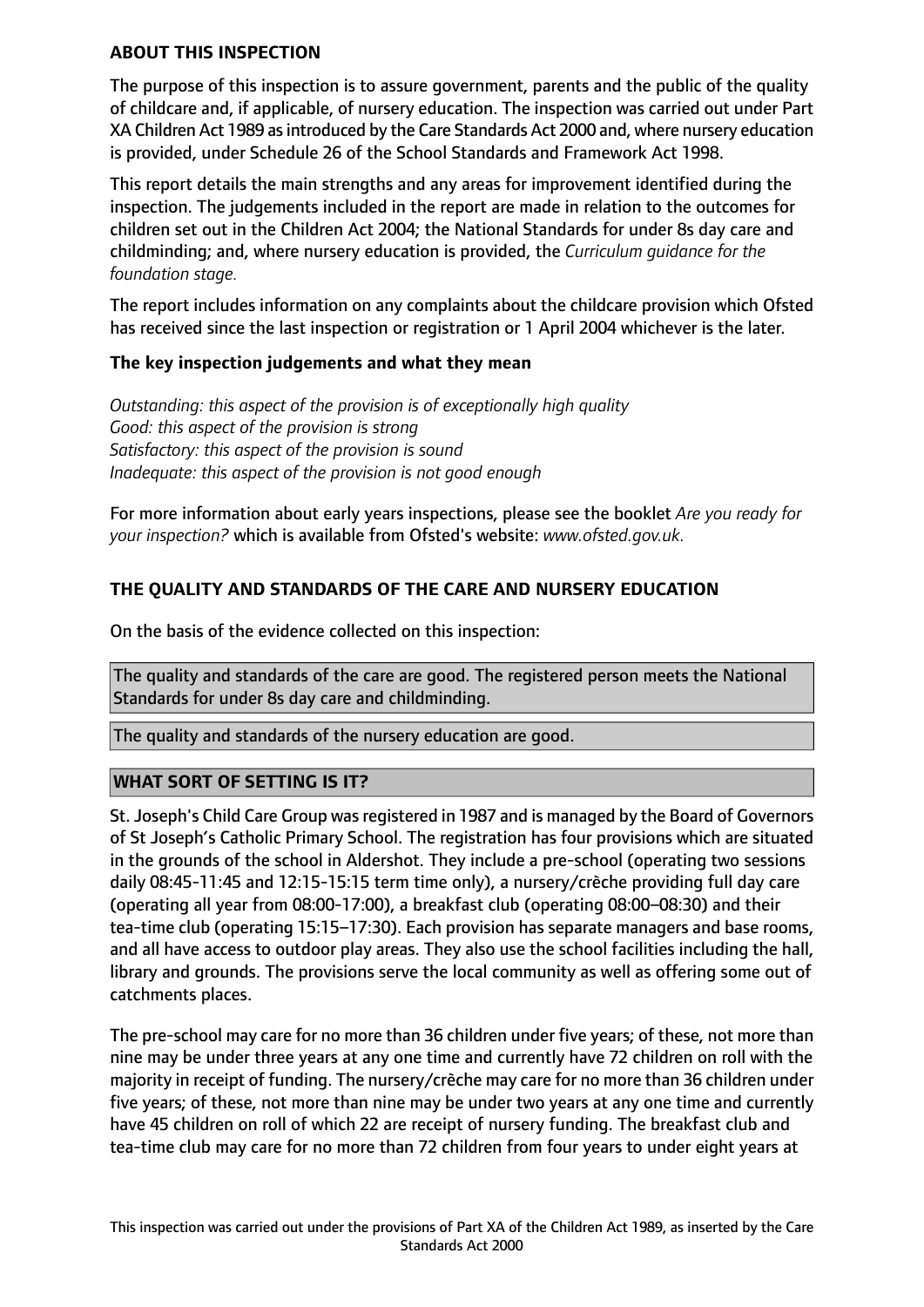any one time and their number on roll is 170 as all children attending the school are eligible to attend. The holiday club currently operates for four weeks throughout the year, mainly summer holidays.

The setting supports children with special educational needs and children who speak English as an additional language. The pre-school and nursery employ a total of 18 staff, and the majority of staff have early years qualifications at Level 2 and above.

The provision places strong emphasis on its Catholic ethos.

## **THE EFFECTIVENESS OF THE PROVISION**

#### **Helping children to be healthy**

The provision is good.

Children enjoy access to a variety of physical play opportunities, both within their dedicated provisions and around the school grounds, that help them develop healthy bodies. Within the nursery staff maintain good hygiene routines, routinely wiping and disinfecting tables prior to snacks and ensuring that their rooms remain shoe free zones or through requesting adults wear shoe covers. Staff reinforce this expectation with older children; for example, by talking to them about the need to take off their shoes if they come into the building from the garden via the door leading into the room accommodated by the younger children. The pre-school staff ensure that all areas used by children are cleaned prior to their arrival and that good hygiene routines are completed by disinfecting tables and wearing gloves when preparing food. The areas used by children for the breakfast and tea-time clubs are clean and maintained in a hygienic condition. Staff in all four settings follow good hygiene procedures and demonstrate good food preparation practices. Children develop personal hygiene skills through following established routines and receiving support from staff as their developmental stage requires. Younger children and babies have their hands washed and the older children (in the nursery, pre-school and out of school provisions) independently look after their personal care. The display of relevant photographs in the nursery's bathroom area acts as a useful visual reminder for young children of the need to wash their hands and dispose of their paper towels appropriately afterwards. Children within the pre-school are aware of the requirement to wear sunhats when playing outside. Pre-school parents are made aware of the need to apply sun lotion to their children before they arrive.

Children's welfare and health needs remain protected through the implementation of a comprehensive range of health forms, however, some accident records are not consistently acknowledged by parents. The majority of staff throughout all four provisions hold valid paediatric first aid certificates and this assists staff when treating accidents or meeting medical needs. Parents provide information about their children's medical requirements and allergies and these are displayed within the setting to highlight them to staff. Any medication (for example, inhalers or Epipens) is kept in named bags and remains safely stored.

Babies have their home routines adhered to with staff respecting their individual sleep and feeding needs. Older children have opportunities to sleep or have quieter sessions. Staff provide comfort, support and encouragement to the children throughout the session and this enables children to thrive. Children under five have regular opportunities to enjoy outside play and fresh air with each provision having access to their own play areas. Parents are notified of the importance of providing suitable clothing as children will spend time outdoors every day unless the weather conditions are adverse. When weather does not allow for energetic outdoor play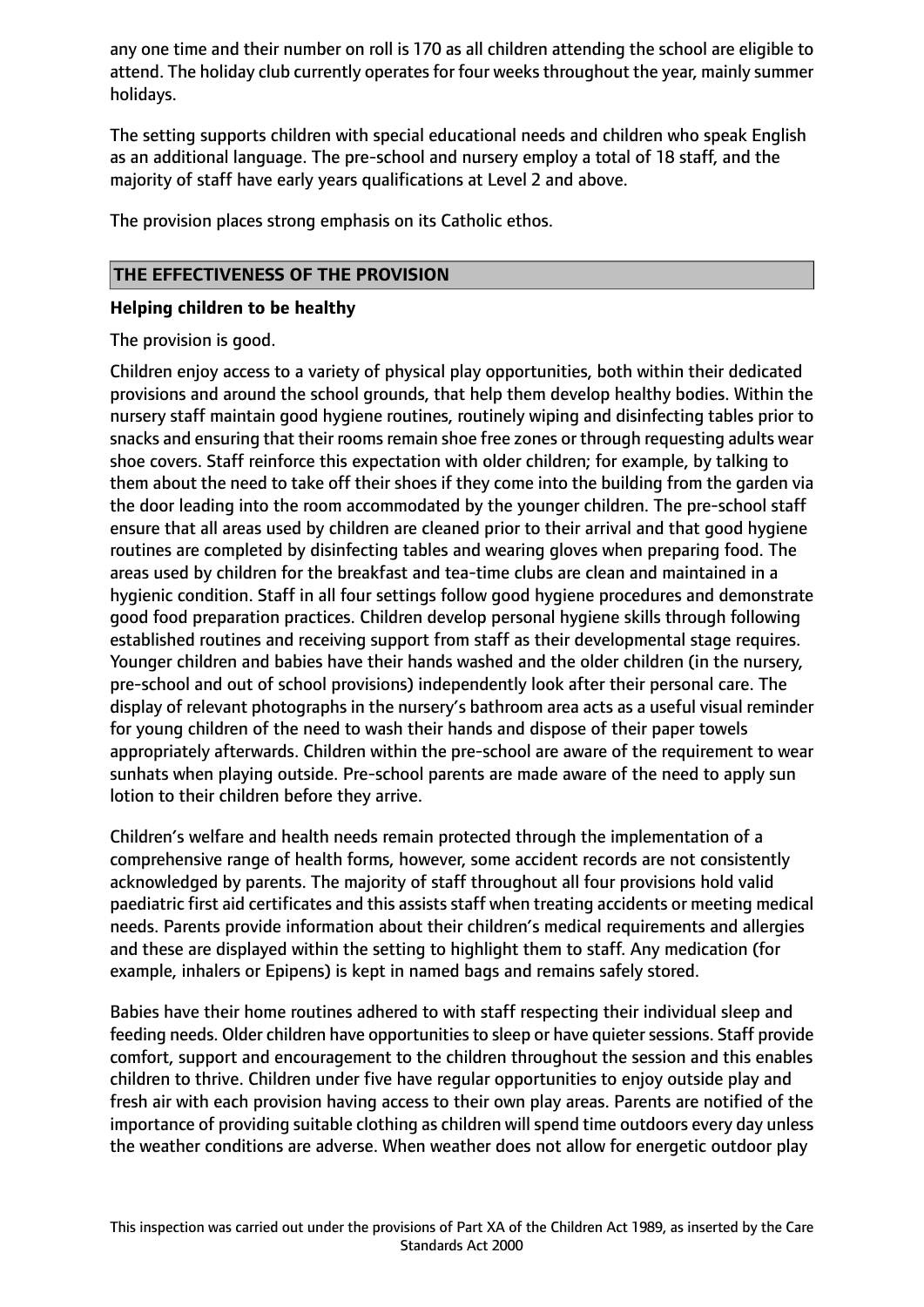they use one of the two school halls for music and movement or physical activities. Children attending the tea-time club use the main playground and playing field to play football, on the apparatus or ball games.

Breakfast club children enjoy a range of nutritious food provided by the school catering staff. They can choose from cereal or toast to a full cooked breakfast. The attending children are from all year groups at the school and sit together to eat and talk. The breakfast session is also open for parents and siblings to come in and participate. Pre-school children enjoy their new café style snack sessions. They enjoy a variety of fruit and vegetables through the fruit for schools scheme and pour themselves milk or water to drink. Staff monitor the session to ensure that all children have the opportunity to participate. Children attending the nursery also benefit from the provision of fruit and vegetables at snack time which promotes their awareness of healthy eating. The older children make their own selections and staff invite them to cut their fruit up if they wish. Staff check children's lunch boxes each morning placing in the refrigerator any items that need it, to minimise any potential health risk. They are happy to re-heat food as requested. Babies and toddlers enjoy a calm lunch time session; everyone is seated together around the table so they can enjoy one another's company. They are encouraged to develop independence in feeding themselves as far as possible. Babies who are not yet at this stage are fed by a member of staff who sits alongside them and maintains good eye contact.

Those nursery and pre-school children over three years of age have the opportunity to either eat a packed lunch brought from home or a school dinner in the dining hall. Tea-time club children enjoy a wide variety of meals from cheese-filled pitta, crackers, cheese, fruit, cake and drink. Children have access to water throughout the sessions. They also take part in healthy eating topics and this promotes their understanding of nutrition, making food choices and how to remain hydrated.

# **Protecting children from harm or neglect and helping them stay safe**

The provision is good.

Nursery and pre-school children play in safe and secure premises. Staff effectively reduce hazards through the use of risk assessment and the installation of security doors prevents unsupervised access to their premises. Some children arrive at the breakfast club unsupervised by carers and prior to its operational opening hour and this has implications on their safety and the setting's registration. Parents departing with children from the tea-time club at times forget to sign their children out which also has an implication for safety and the setting's registration. All resources are in good condition with each provision having sufficient accessible and age appropriate equipment for the children attending. Within the two under five years provisions children freely and safely access boxes of clearly labelled resources from low storage units. Resources are set out prior to children attending the before and after school clubs. Staff share arrival and collection procedures with parents to support children's safety. However, there are some parents who drop their children earlier and/or collect them later than the session times state and this has implications for their safety as well as for the setting.

Children participate in fire drill practices and this develops their confidence in evacuating safely in the event of an incident. They receive clear instructions on how to remain safe through using tools and resources appropriately, not running inside and watching where they are travelling on bikes. Tea-time club children know the boundaries for their activities, both inside and outside, and ask permission before leaving their group. Pre-school and nursery children participate in planned safety topics.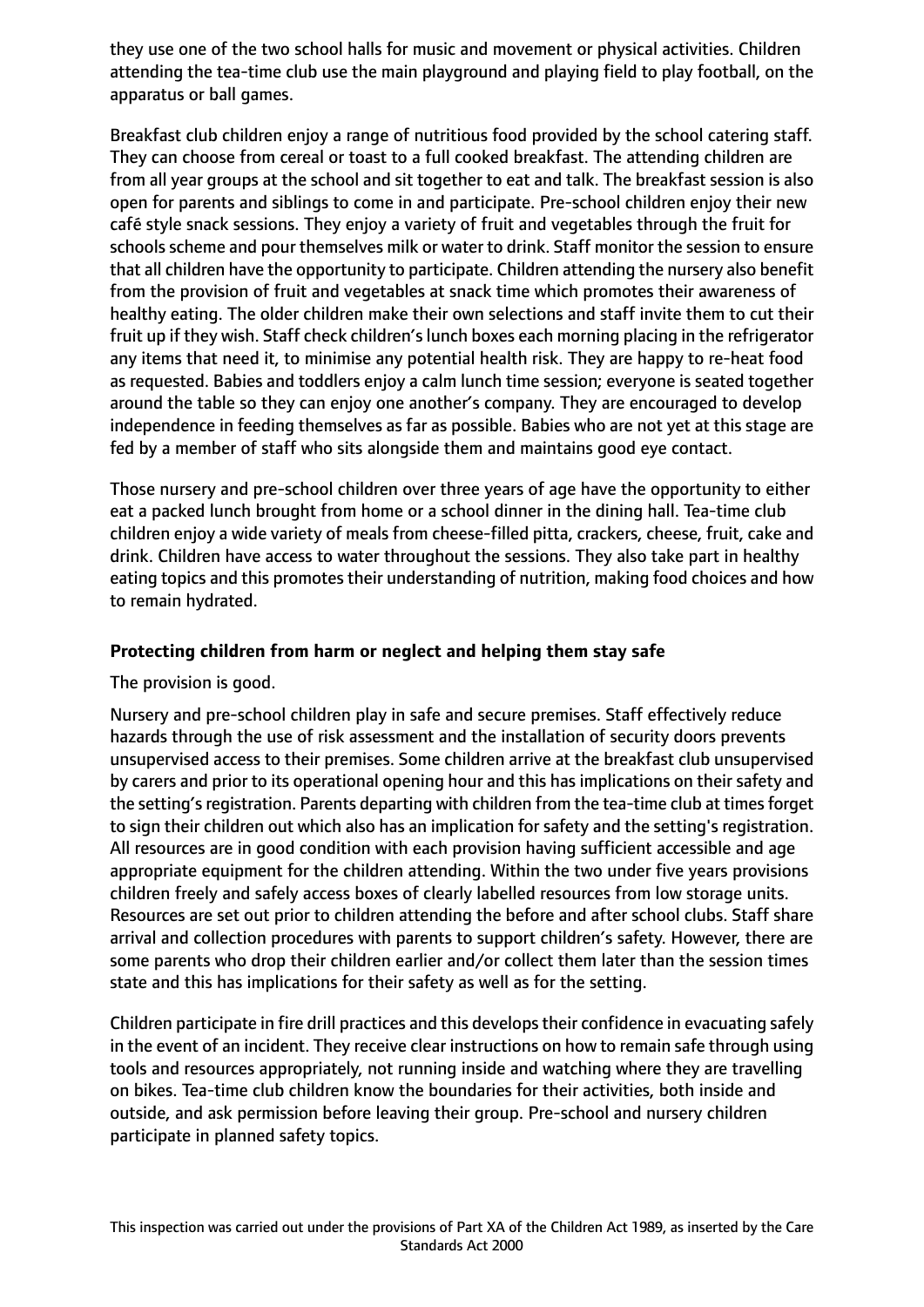Clearly written child protection policies, based on the Local Safeguarding Children's Board procedures, safeguard children's safety and welfare. Staff demonstrate a clear understanding of the child protection procedures. The majority of staff hold at least a basic knowledge of child protection with several having completed a two day multi-agency training (with other staff highlighting this as a professional development area). Child protection policies are shared with parents and highlight the procedure followed including that for when an allegation is made against members of staff. To safeguard children staff record any pre-existing injuries.

## **Helping children achieve well and enjoy what they do**

The provision is good.

Children enter the pre-school happy and keen to attend. Staff greet them by name and make them welcome whilst also marking them on the register. Children arrive to find their rooms fully prepared and set out with a wide range of resources and activities for them to freely access. Children enjoy an excellent range of appropriately aged and stimulating resources, and with the current organisation of the setting this allows them to flow freely from inside to outside to play. Careful long and short term planning by staff ensures that children receive a good balance of activities during the term. Children engross themselves whilst playing with the resources on offer including role play, relaxing with a book, being creative with the paints, glue and sticking materials. Children confidently develop their own play ideas. For example, whilst outside playing with the sand and water trays children start to decorate the play house and surfaces with their sand and water mixture. They talk with each other about what they are doing and what they will decorate next. Staff fully enable thisto happen by providing sufficient resources for them all to use, providing encouragement and giving very good support to them during their play.

Children enter the welcoming environment of the nursery well; they are warmly greeted by staff which helps them to separate from their parents and carers. Both of the rooms occupied by nursery children are nicely decorated with examples of their artwork and photographs. There is a warm and friendly atmosphere evident and children enjoy good relationships with the staff.

Staff working with children under three are using the Birth to three framework of good practice to support their development. They provide children with a variety of activities and experiences in the outside garden, which cater for different areas of learning. For example, they explore the different sounds they can make as they bang on the pots and pans that have been strung along a fence and paint the wall of the nursery with water using a selection of different sized brushes and rollers. Children enjoy playing with the small world toys, digging in the sand tray and they happily join in with the welcome song at the start of the session, clapping in rhythm.

Babies and toddlers have ample space to crawl and practise walking. Staff spend a lot of their time sat on the floor alongside children, playing and talking with them and providing cuddles. Children greatly enjoy exploring the contents of a large treasure basket and investigating the varied range of natural and everyday resources it contains. They join in with the actions of different songs that they recognise; for example, waving their arms in delight as staff begin to sing 'The wheels on the bus.'

Children arriving at the breakfast session are keen to come in and decide what they would like for breakfast once the catering staff open the serving hatch. Children sit to eat their breakfast and talk with each other, behaviour is exemplary and children from all years communicate with each other. After breakfast the children can play games, colour or draw for the short period left before the start of school. At the end of the school day children arrive at the tea-time club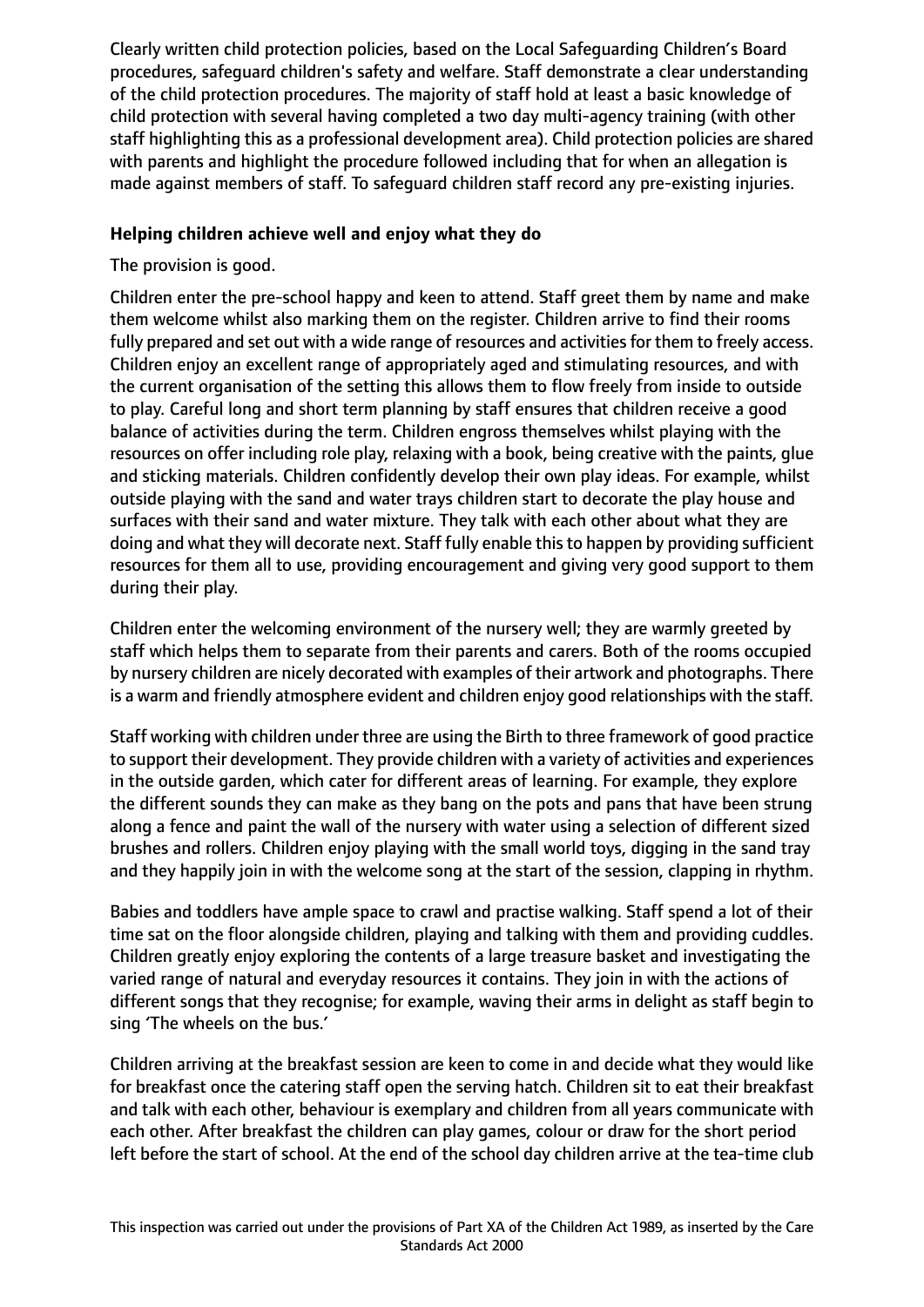and hang their bags and coats up. They can then access a wide variety of activities both inside and outside. The high ratio of staff to children allows children to choose where they would like to play. There are ample staff to cover separate groups of children playing games of football on the field, using external climbing equipment, playing pool and table football in the corridor area and completing puzzles within the main room. Staff prepare a varied range of snacks for the children and they all sit down around tables to eat this together. Children integrate well with each other and are aware of the rules of the club as they participate in developing them. Children of all year groups develop friendships with each other. Staff develop good relationships with the children and work well together.

### Nursery Education

The quality of nursery education, teaching and learning is good in both the pre-school and nursery. Staff demonstrate a good level of understanding of the Foundation Stage (FS) and this allows effective implementation in both provisions. Pre-school staff are all very confident and secure in their knowledge of the FS and plan an exciting range of activities that children enjoy participating in. Both provisions ensure their planning covers all areas of the curriculum providing a varied range of opportunities to support children's development.

In the pre-school staff effectively assess the children's progress against the early learning goals' stepping stones. They effectively observe and monitor children's progress, and use these records to develop planning. All staff undertake observations on all children to ensure that all achievements are noted. Pre-school staff have an excellent understanding of each child's developmental stage and ensure planning differentiates between them, to provide more able children with challenge and to provide more support for those that require it. There is a good balance of child and adult initiated activities and staff enjoy their interactions with children during these activities. Children develop awareness of number, number patterns, shape and problem solving during both planned and child initiated activities. They count in to start each music session and then sing their names, noting how many beats they have. They are encouraged to work through problems for themselves, for instance if there is not a bike available, if the glue pot is empty or there is no money in the play till 'what can they do?' Children use books within their role play; they enjoy 'selling' books in their shop and 'writing' orders in their notebooks. They enjoy mark making and developing their pre-writing skills. Creative materials for art and craft are readily accessible to children and they enthusiastically paint and glue. They have access to a variety of materials for this including feathers, pulses, seeds and glitter. Children enjoy listening to stories, both as a whole group and in small groups. They enjoy singing songs together and confidently take turns to sing in front of the group. When the musical instruments come out this is extremely popular and there are enough for all to have a choice.

Children have ample opportunitiesto mark make. Older children are beginning to use emergent writing and recognise their own names. Staff communicate with children consistently developing their language skills, however, encouraging the linking of sounds to their letters is less visible. Those children with English as an additional language receive good support and are encouraged to share their knowledge. When a child brought in a French picture dictionary to show staff encouraged them to say the name of a few objects in French that the other children enjoyed copying.

Children develop good awareness of communication technology and the pre-school has a large viewing screen so several children can observe what is happening whilst waiting for their turn. They confidently use the mouse, change programmes independently and are aware of the need to take turns and share, using a timer to show them when their turn is over. They explore and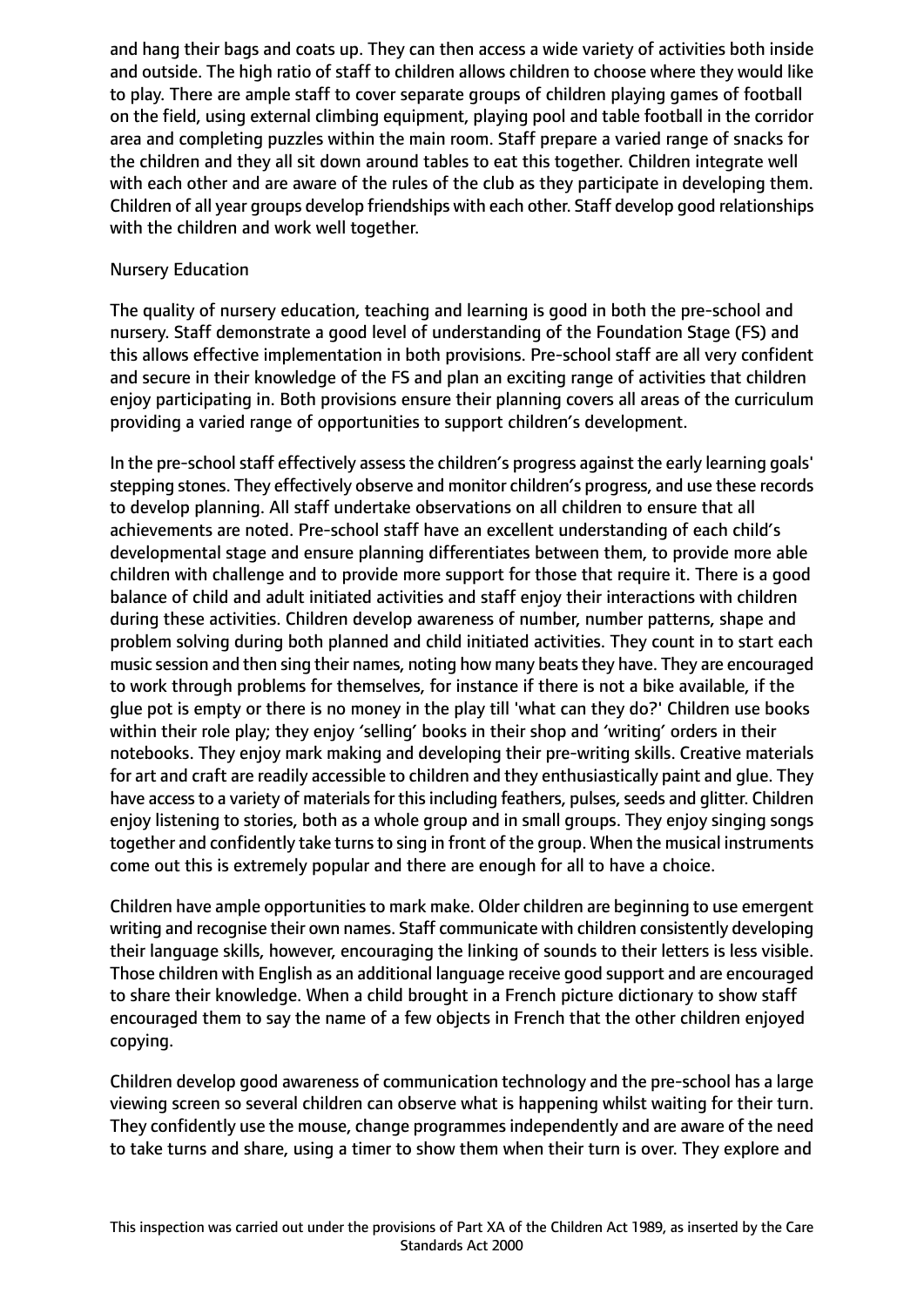show curiosity as they plant seeds and watch them grow, and currently they are growing sweet corn, tomatoes, carrots and sunflowers for the Rushmoor in Bloom competition. Children learn about diversity and the wider world through sharing experiences and participating in topic work. There are daily opportunities for children to partake in physical development skills. They develop dexterity as they use tools such as scissors, glue spatulas and scoops in the sand and water. They develop spatial awareness as they ride around on bikes outside, carefully avoiding each other and any obstacles. They have access to the hall at least twice per week for music and movement sessions and using the parachute.

Nursery children are self-assured and happy. They are interested learners who show good levels of involvement in the different activities and resources presented to them. Children's personal and social skills are very good; they enjoy friendships with one another and interact positively with the adults caring for them. They are well supported in developing good levels of independence; for example, as they are encouraged to change their shoes themselves and to help tidy up their base-room before they go outdoors to play.

Children communicate freely with others and several have the confidence to stand up in front of the whole group and share their news. They listen with obvious enjoyment at story time and everyone joins in enthusiastically with well known refrains to favourite stories, such as 'Dirty Bertie.' Children choose to spend time in the book corner relaxing as they look at picture books together. They learn to recognise their written names as they self-register each morning and take part in adult directed activities where they are encouraged to look at alphabet cards and identify the object and the name and sound of the relevant letter. However, staff do not take advantage of the many opportunities that arise as part of the daily routine to further encourage children to link sounds and letters. Children can freely access mark making materials and they enjoy writing for a purpose. For instance, a group of children engaged in imaginative play, pretend they have a restaurant and eagerly write down what everyone would like to eat following the well timed suggestion of a member of staff that perhaps they could do with a notebook to write down people's orders. This captures the attention of other children and results in several others fetching notebooks, paper and pencils and 'writing' things down. The notebooks remain popular and children are keen to take them outside when they go out to play in the garden.

Children develop their gross motor skills as they move around confidently, both indoors and outside. They negotiate space and show awareness of the presence of others as they jump on the trampoline and manoeuvre wheeled toys around the garden. Children benefit from physical education sessions in the school hall where they participate in obstacle courses and access to the fixed play equipment in the reception year playground which offers them a greater level of challenge. They develop co-ordination and control as they pour themselves a drink and put on the dressing-up clothes, use a variety of different tools, and persevere at dressing the dolls.

Children recognise and name colours; they learn about shapes through planned activities and as they complete puzzles and put the railway track together. They join in with number rhymes, identify written numerals and count confidently as they participate in activities. However, they are not always encouraged to build on their developing awareness of mathematics as part of the daily routine.

Painting is a popular activity indoors and outside and children investigate what happens when they mix colours together. They add water to the mixture and are encouraged to wash out their brushes in clear water. Children remain busily occupied painting the plant pots, planted tyres and the nursery fence as part of their preparations for the Rushmoor in Bloom competition. Staff allow them the freedom to express their own ideas and this results in an interesting display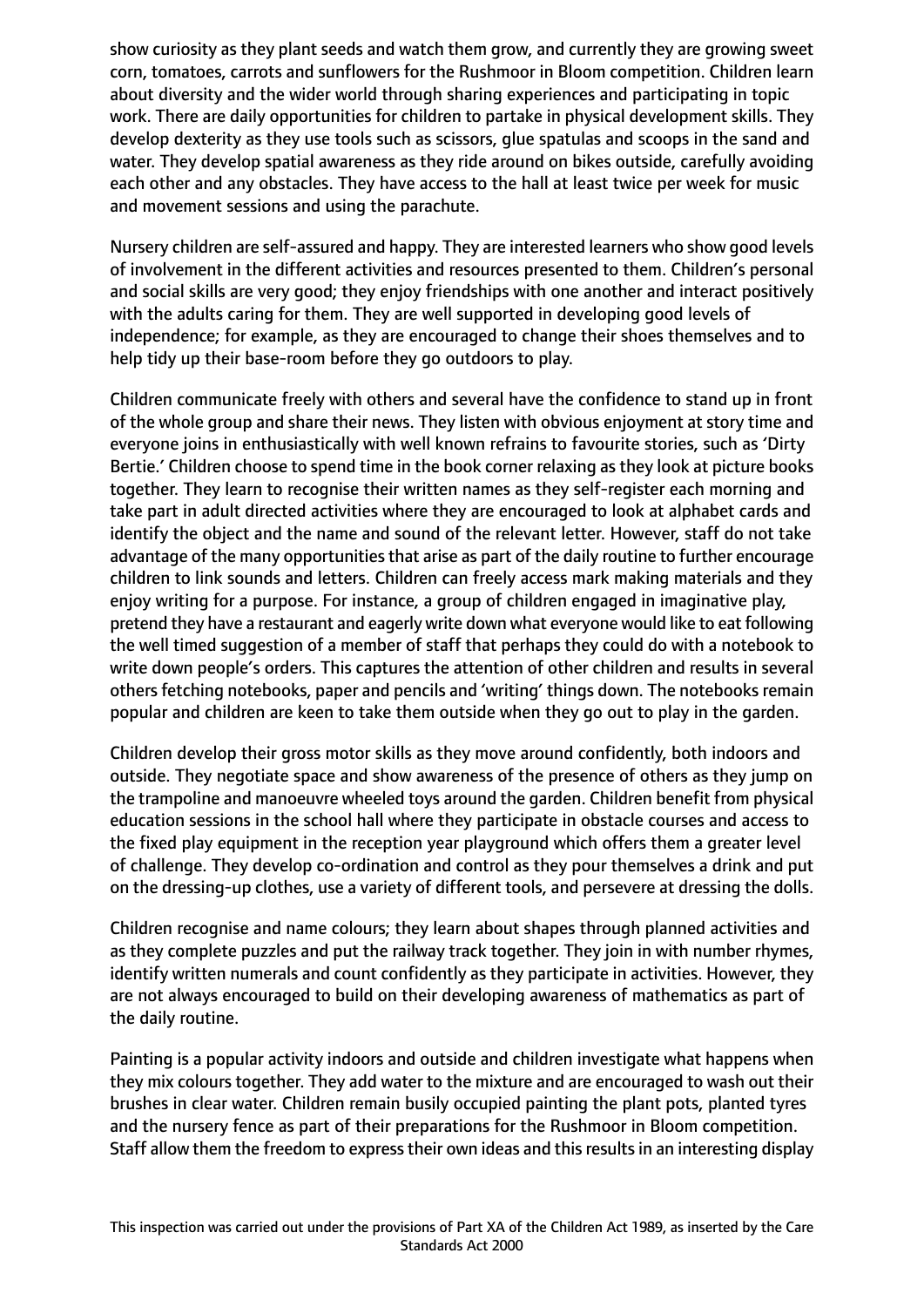that is clearly child-led. This forthcoming event has also enabled children to find out about the living world and explore change as they plant vegetables and flowers. Children know that the plants will need sun and water to grow. Topic work raises children's awareness about different subjects. For instance, they talk about sun safety at circle time; children are aware of the need to wear sunhats and sun cream in sunny weather to protect them from getting burnt. A recent cultural week has provided opportunities for them to find out about other countries with the input of some parents who have helped them find out about Austria and Argentina.

Children enthusiastically join in with songs and rhymes and they greatly enjoy making music as they independently access an interesting selection of musical instruments. They successfully operate the computer, using the mouse to complete different games and to access different programs.

Nursery staff have been developing their planning, observation and assessment systems since the last inspection and are making good progress with this. They are very aware of particular aspects they wish to develop further. Children's progress towards the early learning goals is tracked through the stepping stones and staff are now using their knowledge of children to identify the next steps in their learning and thus to inform their planning. Staff have high expectations of children's behaviour and gently remind them of the importance of listening to their friends when someone else is talking and the fact that the 'treasure' in the sand tray belongs to everyone. Children behave extremely well overall; any minor issues, for example, over turn-taking are resolved very quickly, calmly and with the absolute minimum of fuss.

# **Helping children make a positive contribution**

The provision is good.

There are policies in place promoting equal opportunities and inclusion of children with learning difficulties and disabilities in place for all provisions. All provisions ensure that children who have English as an additional language receive appropriate support and information is sought from parents to enable this. Staff confidently identify any emerging learning difficulties and disabilities, and ensure that they liaise closely with parents and any external professionals to meet their needs. Children with identified additional needs receive cohesive support from the staff they associate with.

There is a sense of community within the school and the provisions with close links developing between them all. Children happily arrive at each of the settings with staff greeting them by name. This develops their self-esteem and promotes a sense of belonging. They settle well and the routines are familiar to them. Children confidently interact with each other and the staff, who show caring attitudes and concern for their well-being. The Breakfast club has a feeling of community as some parents and siblings accompany the school children for breakfast.

Children gain an awareness of the locality they live within and learn to recognise and value differences in society and between each other. Planned and impromptu topics, activities and resources provide opportunities for children to share their home backgrounds and learn about the wider world. Children have access to role play areas, dressing-up clothes, festival and celebration activities, and visits from organisations like the police and fire brigade. Some of the provisions encourage parents to share their skills and cultural backgrounds to a greater extent than others.

Those children who are preparing to start mainstream school receive good support to aid their transition. Younger children meet reception children to play together in the school playground,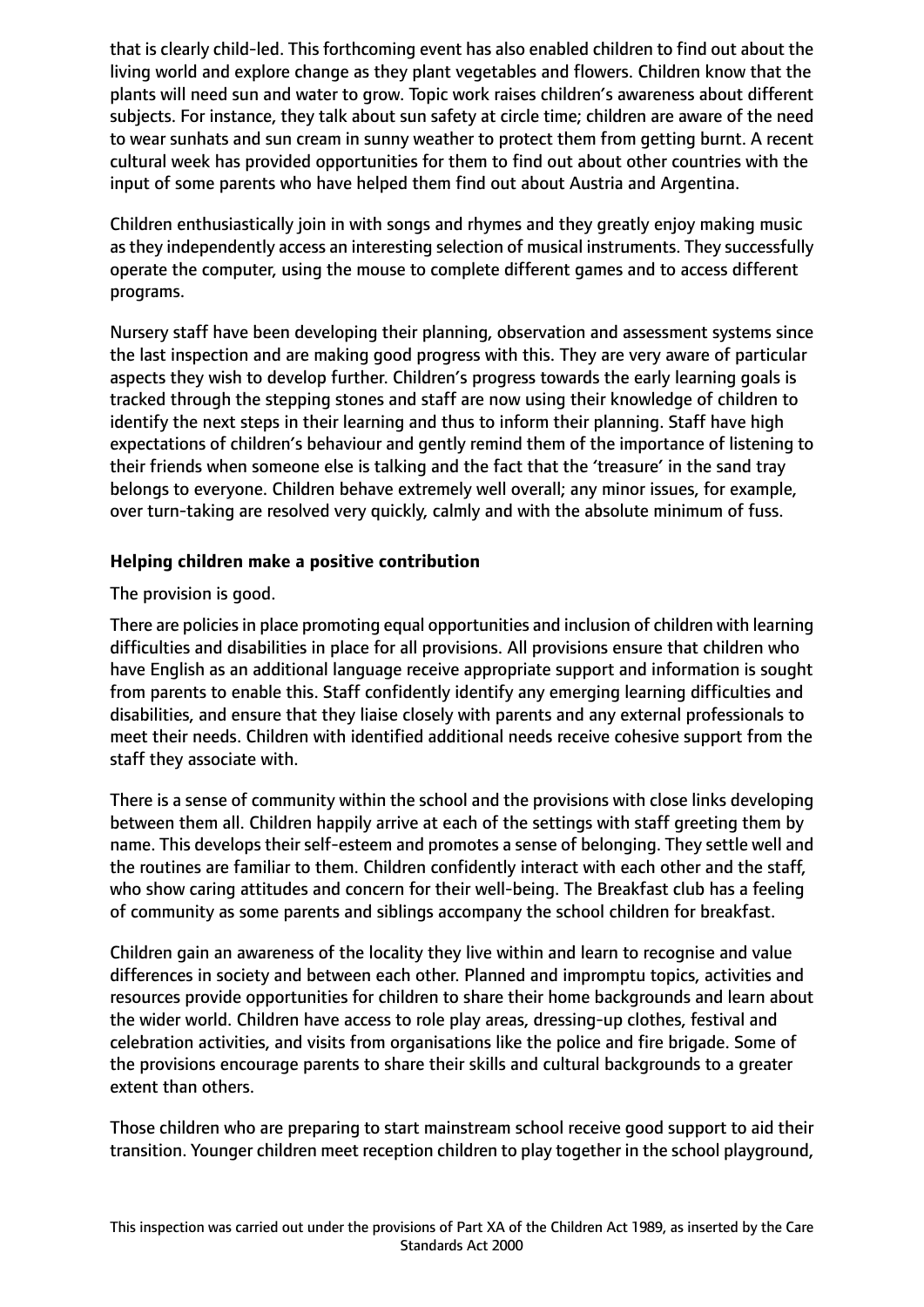share school lunches and staff liaise with early years teachers. They visit the library and use the halls and this helps familiarise children with the school, supporting a smooth transfer between the nursery, pre-school and reception class.

Children throughout the provisions display excellent behaviour. They show care and concern for each other, helping each other and staff with tidying up, sharing resources and assisting friends. Staff are consistent in their management of the children and ensure that children's comments are listened to and providing positive praise. They set themselves up as good examples to the children. All children demonstrate an awareness of how to behave and the difference between right and wrong. They are comfortable and confident with sharing this with staff, other children and visitors. The older school attending the tea-time club help develop the rules for behaviour to follow and happily remind each other of them if they observe a breach. Children's spiritual moral social and cultural development is fostered.

Partnership with parents and carers of children using all the provisions is good. Each provision ensures that parents receive information about the setting, access to their policies and procedures, newsletters and the nursery and pre-school also provide daily feedback and regular activity sheets on how their children have been that day. Parents develop good relationships with staff and this supports the children's feeling of well-being in the two provisions. All provisions seek feedback from parents and children in the form of a suggestion box, and parental and child questionnaire. Staff act on any suggestions made to further enhance the service they offer. During the tea-time session children now have a greater variety of snack choices and a quiet area allocated for completion of homework. There is a complaints policy in place and parents are made aware of how they can raise concerns.

Parents in receipt of nursery education funding see displays and receive information about the Foundation Stage curriculum and the different topics staff will be introducing to their children. They receive invitations to participate in open days and staff make themselves available to discuss any information or concerns they may have at the start and end of sessions. Each child has an allocated key-worker responsible for recording their progress and achievement records, however, all staff undertake child observations (passing these to the designated key-worker) to ensure that any achievement or skill is not missed. Parents' evenings enable parents and carers to meet with their child's key worker to discuss their progress and achievements and to identify jointly areas for development where this is felt to be appropriate.

### **Organisation**

The organisation is good.

Leadership and management of each provision is good. The overall management team is actively supporting the progression of the child care on offer and the promotion of good practice. They are keen to provide good quality childcare for the community. There are rigorous and effective internal recruitment and vetting procedures in place which protect the children's safety and welfare. However, the internal procedures for ensuring that the regulatory body is promptly notified of change requires reviewing. Documentation, policies and procedures are accessible within the provisions and these undergo regular reviews. Records are shared with parents appropriately. Deployment of staff is effective and a high staff to child ratio is maintained to ensure children receive good support during their activities. The provisions meet the needs of the range of the children for whom it provides.

All staff have put a lot of commitment into monitoring and evaluating the strengths and areas to progress within their provisions. Each area of childcare now carries out self-evaluations on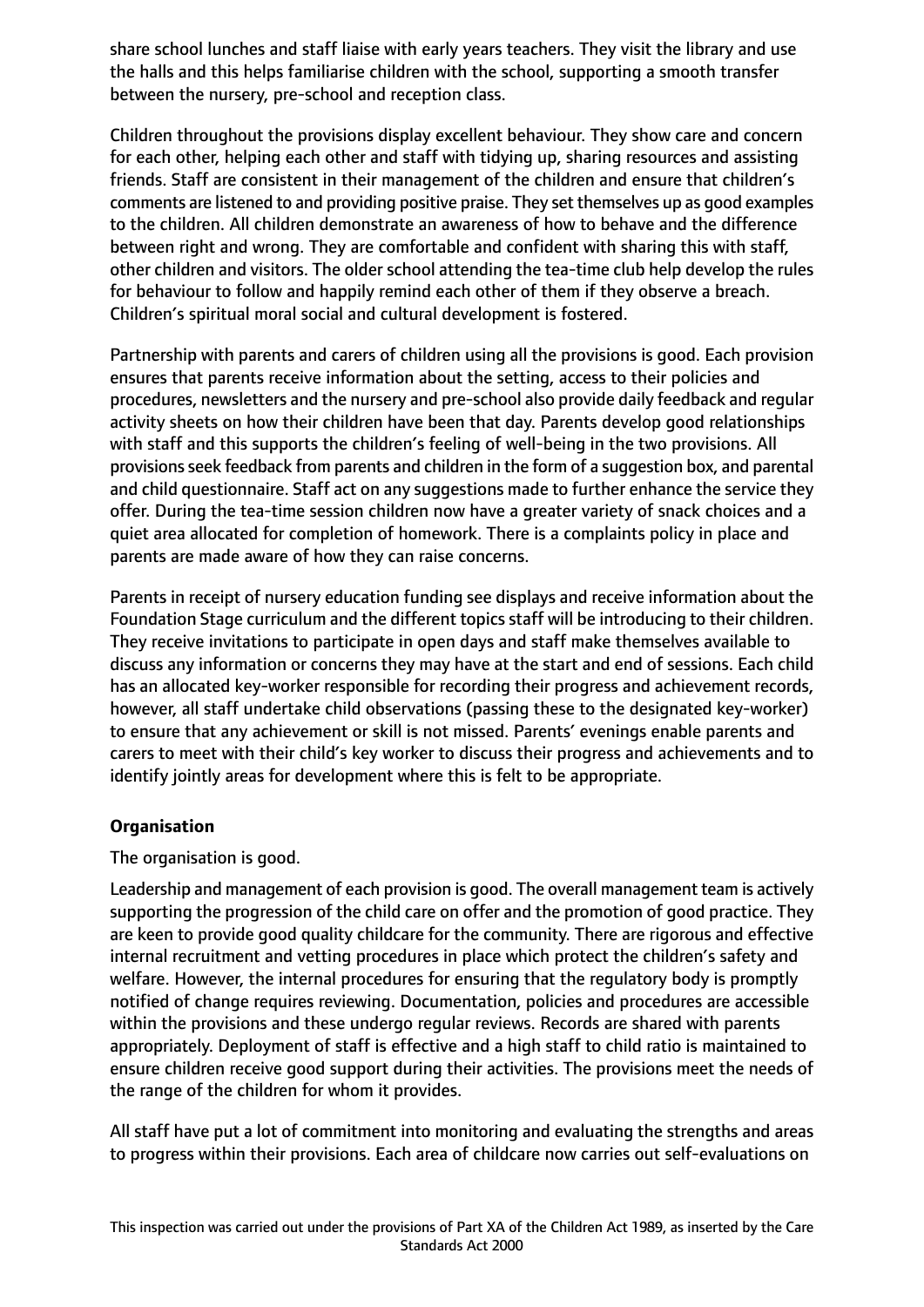the service they provide to ensure that they highlight areas for staff professional development and areas to enhance the activities and resources they provide for children and parents. The nursery is currently working towards accreditation with the Pre-School Learning Alliance and the Index for Inclusion. The individual staff teams work excellently together to provide a cohesive care environment for children. They all participate in planning meetings and share knowledge, skills and experiences with each other. Managers constantly evaluate the provision of nursery education and develop action plans to support the introduction of the early years Foundation Stage curriculum. The head teacher and managers maintain excellent links through daily informal exchanges of information and their attendance at management and governors meetings. Managers and teaching staff work together to ensure children transfer into school as easily as possible through frequent visits and exchange of information.

# **Improvements since the last inspection**

At the previous care inspection the provision were required to develop an action plan that sets out how staff training and qualification requirements will be met. There are now qualified staff in place in most of the provisions and those managerial staff with no current qualification are currently on training courses. They were to make available to parents a written statement that provides details of the procedure to be followed if they have a complaint and the policies and procedures are now in place. Another recommendation was to ensure that the child protection procedure includes the procedure to follow in the event of an allegation being made against a member of staff or volunteer. The child protection policy has been updated to include this. They were to improve knowledge and understanding of the requirementsset out in regulations; the staff and managers now demonstrate this knowledge and awareness.

The provisions were to ensure that all records relating to day care activities were readily accessible and available for inspection at all times and they have addressed this. They were to develop a procedure to be followed in the event of a parent failing to collect a child or of a child being lost. There are now comprehensive 'Lost child' and 'Uncollected child' policies in place. Lastly they were to maintain a system for registering children and staff attendance on a daily basis, showing hours of attendance and retain for the minimum period set out in regulations and this has been completed for most of the provisions with the breakfast club still to address this fully.

Under the nursery education inspection the nursery and pre-school were to evaluate the system for observing and recording nursery children's progress to support the identification of their next steps in learning and staff are now evaluating more and undertake regular observations linking these into future planning. They were to provide frequent opportunities for children to freely initiate art and craft activities to develop their imagination and creativity. Children now have free access to a variety of materials for creative work. Lastly they were to develop children's use of writing for a purpose during free play activities. Now the provision ensures daily that there are plenty of writing implements and paper available for children to use in their play.

# **Complaints since the last inspection**

Since the last inspection there have been no complaints made to Ofsted that required the provider or Ofsted to take any action in order to meet the National Standards.

The provider is required to keep a record of complaints made by parents, which they can see on request. The complaints record may contain complaints other than those made to Ofsted.